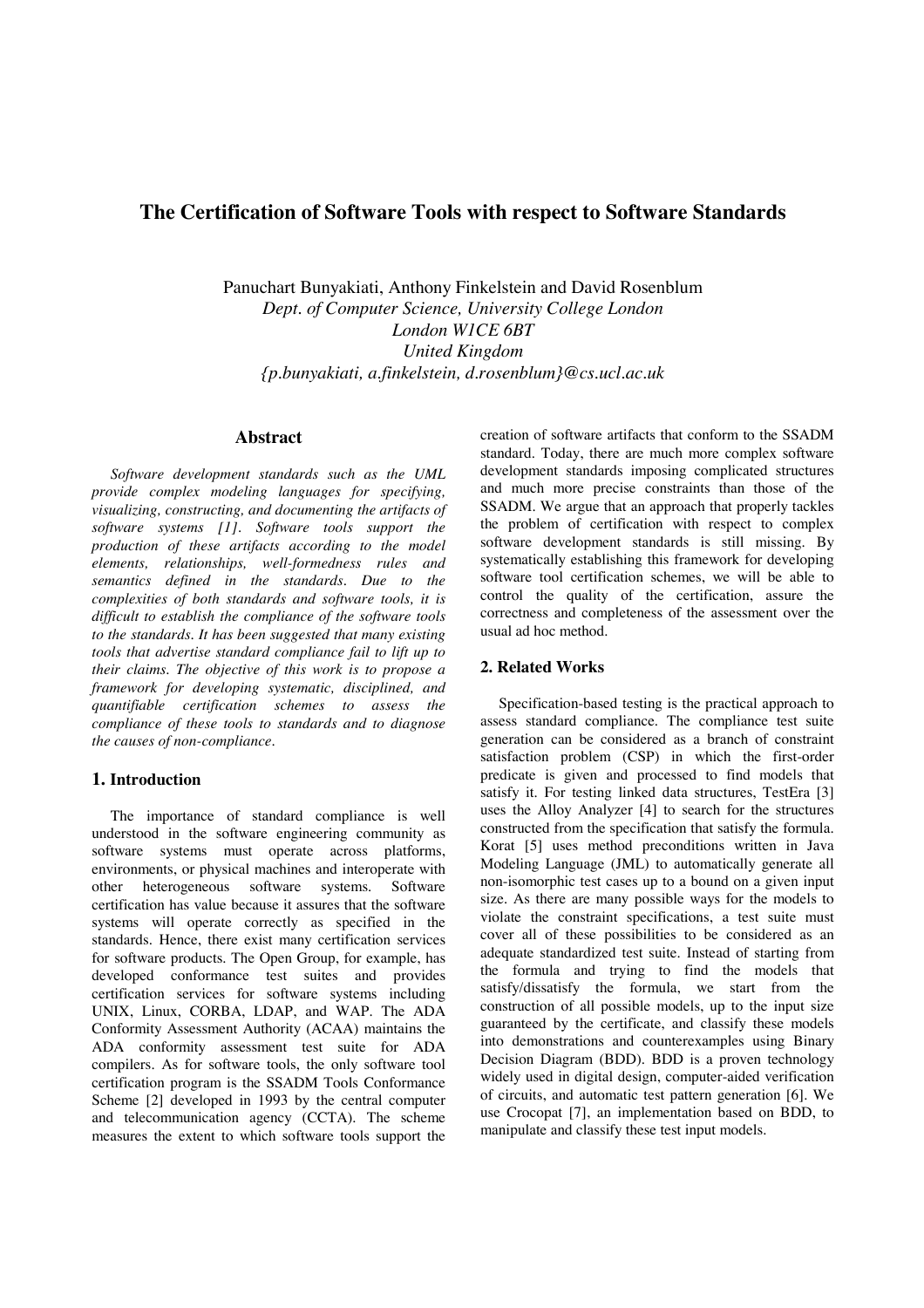#### **3. Software Tool Certification Strategic Cube**

Software tools are complex software systems that can not be tested as monolithic structures. Software tools have various functions and each function has a specified standard specification to adhere to. For example, the user interface is built according to the concrete syntax and notation of a modeling language, while the repository is constructed as specified in the abstract syntax. These tools therefore require systematic testing strategies to ensure their compliance to the various aspects of the standard.

For this, we introduce a holistic view of software tool certification as a strategic cube shown in figure 1. Amongst the important factors that must be considered in the certification of software tools are 1) the functional architecture of the software tools, 2) the approaches to certify the quality of software [8] including personnel accreditation, process certification and product quality assessment, and 3) perspective of the participants involving in the certification scheme including the tool vendors (first party), the tool users (second party) and the certification authorities (third party). The three-



**Figure 1 Tool Certification Strategic Cube**

In this paper, we focus on the product certification of the object management tools (the repositories – where models are stored, retrieved and maintained) by thirdparty certification authorities. Our test case generation technology would allow these third-party organizations, not necessary be the standard bodies themselves, to automatically generate the compliance test suites from the software standards. This availability of the test suites makes it possible to perform product certification directly, regardless of who has developed the product and how they have done it.

# **4. Unified Modeling Language (UML), Object Constraint Language (OCL) and Software Modeling Tools**

One of the most important modeling standards today is the Unified Modeling Language (UML). The UML standard is very large and complex visual modeling language specifications. The new version of the UML 2.0 specification consists of six separate large documents.

Being a visual language, the UML is convenient for communicating design concepts and ideas among a small group of developers at a whiteboard [9]. For this purpose, only a small subset of UML is, in fact, needed. The whole set of the UML 2.1.1 specifications [10], including the UML infrastructure and superstructure, XML metadata interchange (XMI), Diagram Interchange and OCL, is intended for supporting the implementation of software tools and promoting the interoperability among the tools, particularly, among modeling tools and Model Driven Architecture (MDA) tools for model transformation and code generation.

To establish tool interoperability and to allow the transformation of models, software tools have to rigorously comply with the UML standards. In essence, the UML standard is the description of the ways that software models can be constructed in UML. The UML metamodel defines the abstract syntax while the wellformedness rules, written in OCL, formulate the static semantics. Putting them together allows the models built according to the UML specification to be verified and checked for their consistencies. The correctness and consistency of UML models with the UML standard are prerequisite for interchanging models from one tool to another tool, and for transforming these models from one language to another language in an automated, toolsupported development environment.

#### **4.1 The UML metamodel**

UML is defined with the metamodeling approach using the Meta object facility (MOF) [11]. At the very least, a metamodel described by Essential MOF (EMOF) may consist of primitive data types, enumeration types, packages, model elements or classes, and structural relationships. The structural relationships are specified by the properties (that are typed elements with multiplicities) of the classes. Furthermore, a class may have operations that take parameters and may have super classes. This can be described as:

**Definition 1** A metamodel  $M = (A, E, C, R)$  consists of a finite set A of data types Integer, Real, Boolean, and String, a finite set E of enumeration types, a finite set C of classes and a finite set R of a legal relationships that allow 1) the connections from an instance of c in C to its attribute which may be an a in A or an e in E and 2) the connections from the instance c to c' in C.

A model can be represented as an attributed graph [12] in which the data types in the metamodel become data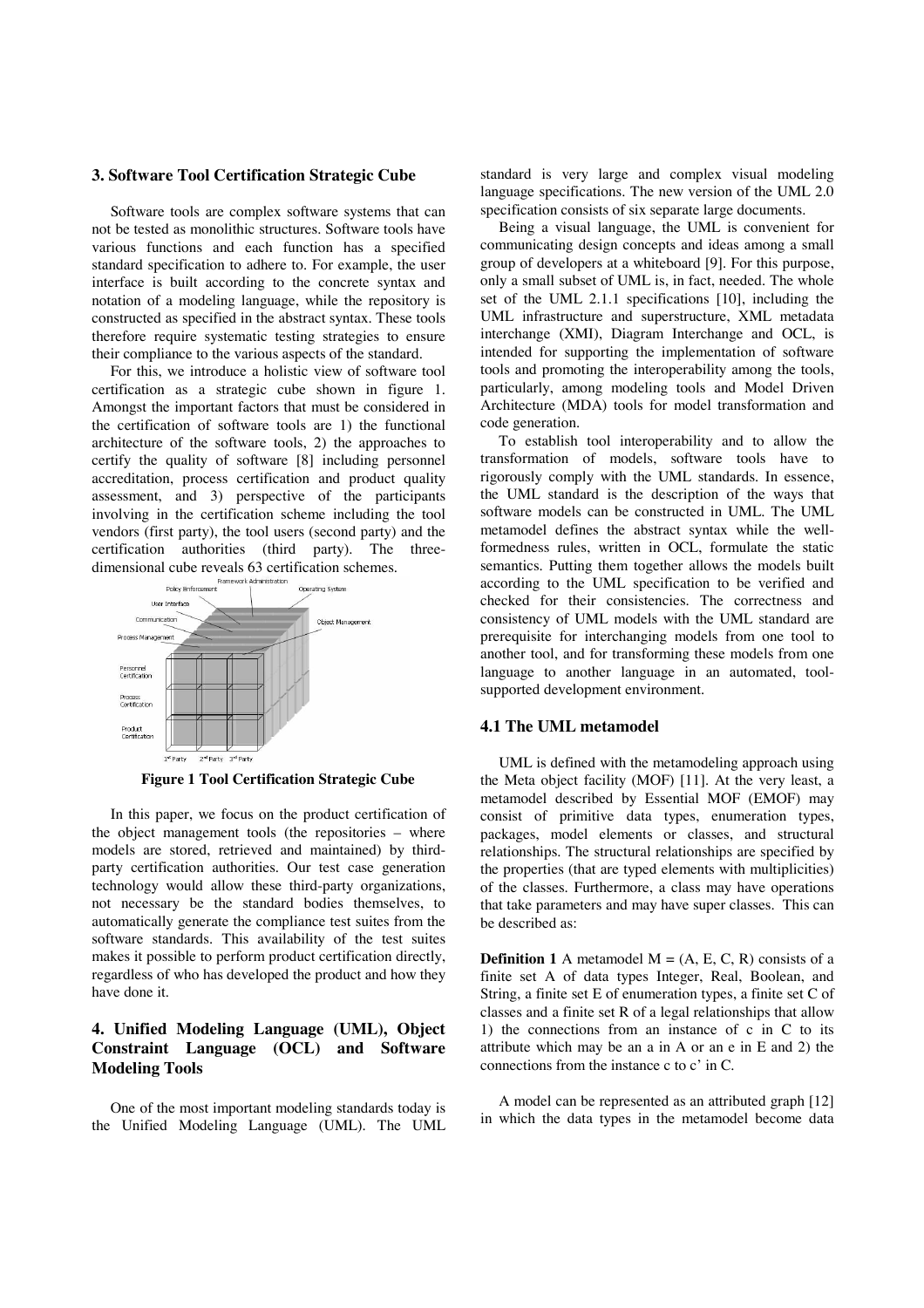value nodes, and the classes become instance nodes. The edges of the graph are the links with respect to the structural relationships in the metamodel. Each edge is assigned with a mapping (s, t) where s is a source node (the owner of the attribute) and t is a target node (an attribute value or an owned attribute).

**Definition** 2 A model  $m = (V, I, L)$  consists of a finite set V of data values, a finite set I of instances of the classes and a set L of links which are the instances of the legal relationships. The link l in L connects an instance i in I to a data value v in V or to an instance  $i<sub>2</sub>$  in I.

**Definition 3** We say that a model m appropriate to M if V is in A, each instance i in I is an instance of class c in C and for each link l in L is an instance of a legal relationship r in R; therefore, when i is an instance of c in C and v is a data value of a in A and  $l(i, v)$ , there exists  $r(c, a)$  in R.

## **4.2 The OCL well-formedness rules**

A well-formedness rule is written in OCL [13]. OCL specifies formal constraints that restrict the construction of UML models. A well-formedness rule is a constraint over the metamodel that specifies the condition that models must satisfy to be consistent with their metamodel. The semantic of this satisfaction condition, adapted from [14], is given below.

**Definition 4** A well-formedness rule W over the metamodel M is a relation  $R(e_1,...,e_k)$  where e is in A or E. And if W and V are well-formedness rules, then so are  $\sim$ W, W or V, W and V, FAx W, and EXx W.

**Definition 5** The satisfaction of model m to a wellformedness rule W is defined as if  $W = \neg V$  then  $M \models W$  if  $\neg(M \models V)$ , if  $W = V1$  or  $V2$  then  $M \models W$  if  $M \models V1$  or  $M \models V2$ , if  $W = V1$  and  $V2$  then  $M \models W$  if  $M \models V1$  and  $M \models V2$ . For the quantifier FA (for all),  $M \models FAx$  W if for any e in A U E,  $M_{x=e}$  = W. And we shall treat EX (there exists) as

## **4.3 Compliance tools**

 $\sim$ (FAx  $\sim$ W).

Now we are in the position to define the term "software modeling tools" precisely. Most importantly, this definition must reflect the characteristics of the software tools for they must allow syntactic and semantic interoperability. The software tools may 1) support the construction of models by manually creating the models through graphical user interface (GUI), programming, importing the models stored in model interchange format such as the XMI or any other means and 2) provide verification functionality for checking whether a software model satisfies the well-formedness rules.

**Definition 6** Given a metamodel M and a set of wellformedness rules Ws, a modeling tool S is a piece of software that supports the construction of any model m that appropriate to M and satisfy Ws.

**Definition 7** The satisfaction of model m to the wellformedness rule W can be verified with the verification function V of the tool S. The function V returns TRUE when  $M \models W$  and returns FALSE otherwise.

## **5. Compliance Requirements**

Compliance is nothing else but the satisfaction of software implementation to the standard specification. Compliance points are purely a breakdown of the entire specification into smaller facets. As we see below there are primarily four types of compliance points:

## **5.1 Abstract syntax**

Model elements can be best defined as the components or the building blocks used to construct the models. As we know, there are a great number of model elements that may be used to construct a model but, of course, not all of them are required for every model. However, the compliance requirement for each tool is exactly the same in that all the model elements specified in the standard must be supported. We may assess the fulfillment of this compliance requirement by tracing the *one-to-one correspondence* between the model elements in the tool and those in the standard.

**Definition 8** Let  $E_s$  be a set of metamodel elements specified in a standard and  $E_t$  be a set of metamodel elements implemented in a compliance tool. Since the properties of each metamodel element in  $E_s$  are known, we can match up every metamodel element in  $E<sub>s</sub>$  to a unique, identical metamodel element in  $E_t$ . We say that there is a one-to-one correspondence between  $E_s$  and  $E_t$  if every element in  $E_s$  has a corresponding element in  $E_t$ .

## **5.2 Well-formedness rules**

Each well-formedness rule is a compliance requirement in itself as each rule defines a constraint. To assess the compliance to each well-formedness rule, a set of test input that scrutinizes the behavior of the tools is required. We will further discuss how the test input is used to test the compliance of the modeling tools to the wellformedness rules in section 6.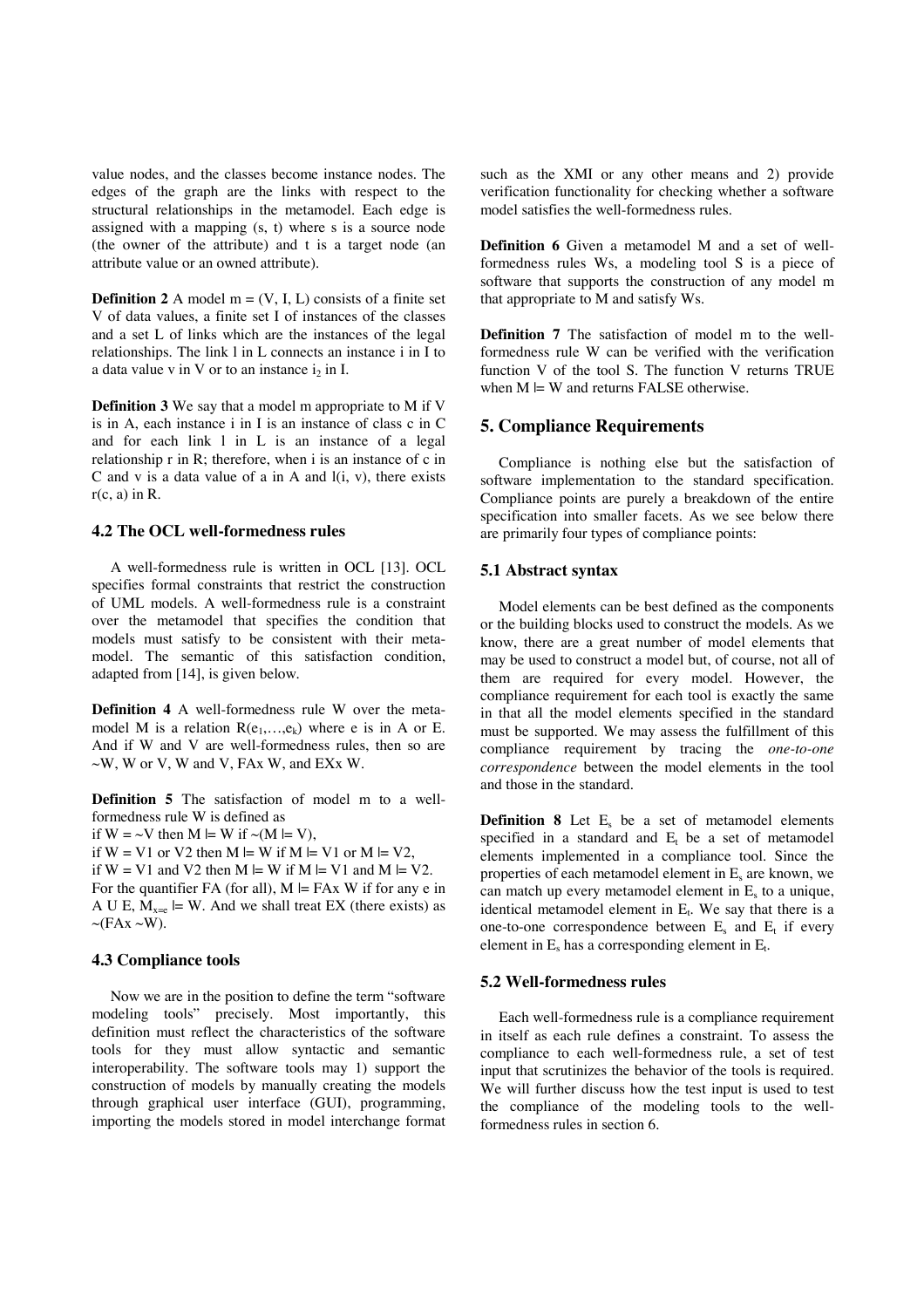## **5.3 Behavioral Semantics**

The problem of behavioral compliance of modeling languages such as those of state machines arises from the fact that there are many versions of the state machines. For example, there are classical state chart, Rhapsody state chart, and the UML state chart. The differences of these state machines are discussed in [15]. Some techniques for conformance testing based on state machine are developed and reported in [16]. The reviewer of this paper points out the significant issues of handling temporal constraints in tools and the hierarchical semantics of state machines. We believe that these issues are very important and will address the solutions to these problems in the next stage of the work.

#### **5.4 Model Interchange**

A significant step towards tool interoperability is to establish the compliance of software tools to the XML Model Interchange (XMI). This compliance would let tool users exchange models between tools correctly. The XMI Interoperability Testing Task Force (TTF), a subgroup of the OMG, has been engaged in development of the test suites that certify the compliance with respect to the XMI specification. This XMI compliance test suite for UML tools is very large and very complex. We have learnt that the syntactical problem of XMI/UML tool certification by itself is non-trivial and in fact very challenging.

## **6. An Approach to Conformance Assessment**

Given a software standard for modeling software systems, and a software tool that supports the software modeling activities; we claim that, it is possible to systematically ascertain that the software tools really comply with the software development standards. To measure the degree of compliance, Emmerich et al. [17] suggest that

*"Standards generally define practices in terms of constraints that must hold for documents… The degree of standards conformance can be established by checking these documents against the constraints."*

The implementation of this approach is the experimentation on the conditions of compliance, represented as the work products – the documents - that the software tools are suppose to create and maintain. A compliance test case for software modeling tools is a pair of a test input which is an actual software model and an expected output which is the preferred result determined by the constraints in the standard. For each compliance test case, the software tool imports the test input models, verifies the models and reports the verification result. This

verification result generated from the software tool under test is compared with the preferred result and a pass/fail conclusion for the test case can be made.

#### **6.1 Compliance test suite**

The compliance test suite is composed of the test input models from two categories: those that satisfy the wellformedness rules (demonstrations) and those that violate the well-formedness rules (counterexamples).

The demonstrations are required as null hypotheses that assess the state in which the tools do not reject the correct models. This is due to the fact that the wellformedness rules might be implemented incorrectly in an over-constrained manner. As a result, a correct model may be rejected because the constraint is to strong. The counterexamples are required as alternative hypotheses that assess the state in which the tools do not detect the errors in the models and even accept incorrect models. This is of course due to the fact that the well-formedness rules might be implemented in an under-constrained manner.

For example, consider an OCL well-formedness rule and its relevant metamodels in Figure 2. The rule enforces that an AssociationEnd must have a unique name within an Association.



*self.allConnections->forAll(r1,r2 | r1.name = r2.name implies r1 = r2)*

# **Figure 2 metamodel and well-formedness rule**

As a smallest possible example, for the models that are bound to one Association, two AssociationEnds, and two names, we can generate the demonstration (left) and counterexample (right) as shown in Figure 3 below.



**Figure 3 demonstration and counterexample**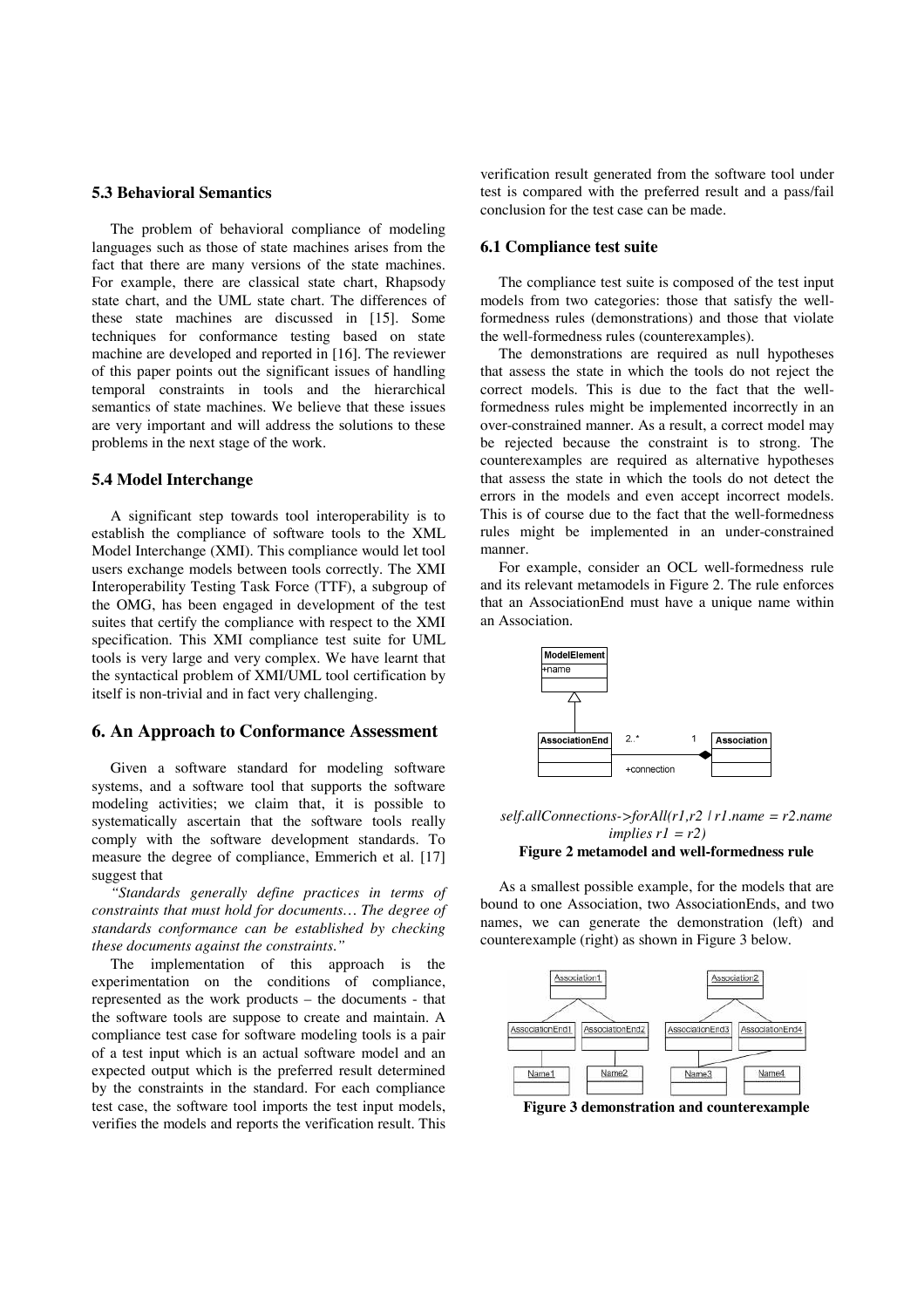# **7. Implementation**

## **7.1 The challenges**

Software modeling standards consist of many model elements and relationships. Add to them the wellformedness rules constraining these complex structures; generating a correct and complete compliance test suites is not straightforward. Firstly, many structures may not be considered as test input models because they are not valid. For example, we randomly arrange a model with one Association, three AssociationEnds, and three names by taking every instance as a node in a digraph may generate  $2^{49}$  models (over 562 billion), of which only 108 (4  $*$  3  $*$ 3 \* 3) models are valid. Secondly, it is hard to generate a complete set of test inputs that cover all possible structures as the size of instances grows, because the size of the valid models grows exponentially, in some case, at the rate of  $O(n^n)$ . To generate valid test inputs that contain up to ten AssociationEnds and ten names will result in over 10 billion valid test input models. Finally, since wellformedness rules expressed in first-order logic are undecidable, to know when to stop the test poses another challenge. This must take into consideration the size of instances in the models in the real world and the practicality of running a very large test suite on the software tools under test.

#### **7.2 Model Isomorphism**

Testing all models in the range typically involves testing many structurally equivalent models. For example, the model consisting three AssociationEnds in Figure  $4(D_0)$  is equivalent to the model in Figure  $4(D_1)$ structurally (we call this model isomorphic). Both models have two AssociationEnds share the same name and the other AssociationEnd has a different name. As there is no advantage in testing more than one input from one structurally equivalence class, only one representative of the two models needs to be tested.





To prove that only one representative is required from each equivalence class, we first give a definition of structural equivalence, denoted by  $\cong$ . Then we will show that structural equivalence is equivalence relation and that the family of structural equivalence is a partition of all model structures. Therefore, a partition is a distinct model configuration.

**Definition 9** Let  $I_0, \ldots, I_e$  be the sets of instances of e meta elements and  $I = I_0 \cup ... \cup I_e$ . A model D is the set M =  $M_0 \cup ... \cup M_e$  where  $M_0 \subseteq I_0 ... M_e \subseteq I_e$  and a set of links  $L = L_0 \cup ... \cup L_r$  such that, for each relationship  $R_1(I_{\text{source}},$  $I_{\text{target}}$ ),  $L_1 = \{ (m_i, m_j) | m_i \in M_{\text{source}} \& m_j \in M_{\text{target}} \}$ 

**Definition 10** Let  $\mathcal{D}$  (D) be the function mapping a model to a list of partition pairs  ${PP_0, \ldots, PP_r}$  such that PP represents a pair of integer partitions  $[P_{source}, P_{target}]$  where  $P_{source} = (p_0, p_1, \dots, p_p)$  denotes an integer partition with  $p_0 \geq$  $p_1 \geq \ldots \geq p_p$ . For every partition pair  $PP_1 = [P_{source}, P_{target}]$ ,  $P_{source}$  is the list of the numbers of outward links from each instance  $m_i$  in  $M_{source}$  and  $P_{target}$  are the list of the numbers of inward links to each instance  $m_i$  in  $M_{\text{target}}$  respectively.

**Definition 11** Suppose that  $D_0$  and  $D_1$  are two models consisting of instances from I,  $D_0 \cong D_1$  iff  $\mathcal{D}(D_0) =$  $\mathcal{D}(D_1)$ .

For example, two UML models consist of the set  $I_0 =$  ${AO}$  for Association element, the set  $I_1 = {EO, E1, E2}$  of AssociationEnd elements, and the set  $I_2 = \{N0, N1, N2\}$ of String values. The two models  $D_0$  and  $D_1$  will be regarded as isomorphic iff all partition pairs of the models are identical. As show in figure 4, the two models are isomorphic: witness the partition pairs  $\{[(3), (1,1,1)],\}$  $[(1,1,1), (2,1,0)]$ } representing the model D<sub>0</sub> on the left and the partition pairs  $\{[(3), (1,1,1)], [(1,1,1), (2,1,0)]\}$ representing the model  $D_1$  on the right respectively.

**Theorem** Suppose M is the set of all model structures, and R is the model isomorphic relation, in other words  $R = \{(m, m') \in M \times M \mid m \le m'\}$ , then R is an equivalence relation. Thus, a family

 $F_c = M_c \subseteq M$ ,  $\exists c \in C \forall m \in M_c \mid R(c, m)$ 

is by definition a partition of M. Therefore, C is the set of all distinct model configurations such that

 $\forall m \in M \exists m \in C \mid R(m, m^{\prime}).$ 

**Proof** A relation is an equivalence relation if it is reflexive, symmetry, and transitive. Clearly every model is structurally equivalent to itself,  $\mathcal{D}(m) = \mathcal{D}(m)$ , so R is reflexive. Also if model m is structurally equivalent to model n, the n is structurally equivalent to model m,  $\varphi$  (m) =  $\varphi$  (n)  $\Leftrightarrow$   $\varphi$  (n) =  $\varphi$  (m), so R is symmetry; and if l is structurally equivalent to m and m is structurally equivalent to n, then l is structurally equivalent to n,  $\mathcal{D}(l)$  $= \mathcal{D}(m) \& \mathcal{D}(m) = \mathcal{D}(n) \Leftrightarrow \mathcal{D}(l) = \mathcal{D}(n)$ , so R is transitive. Therefore R is equivalence relation on M. we prove that a family on an equivalence relation is a partition, in other words,  $\bigcup F_c=M$  and  $\bigcap F_c=\phi$ .

Constructing C will give all configurations required in the test suite.